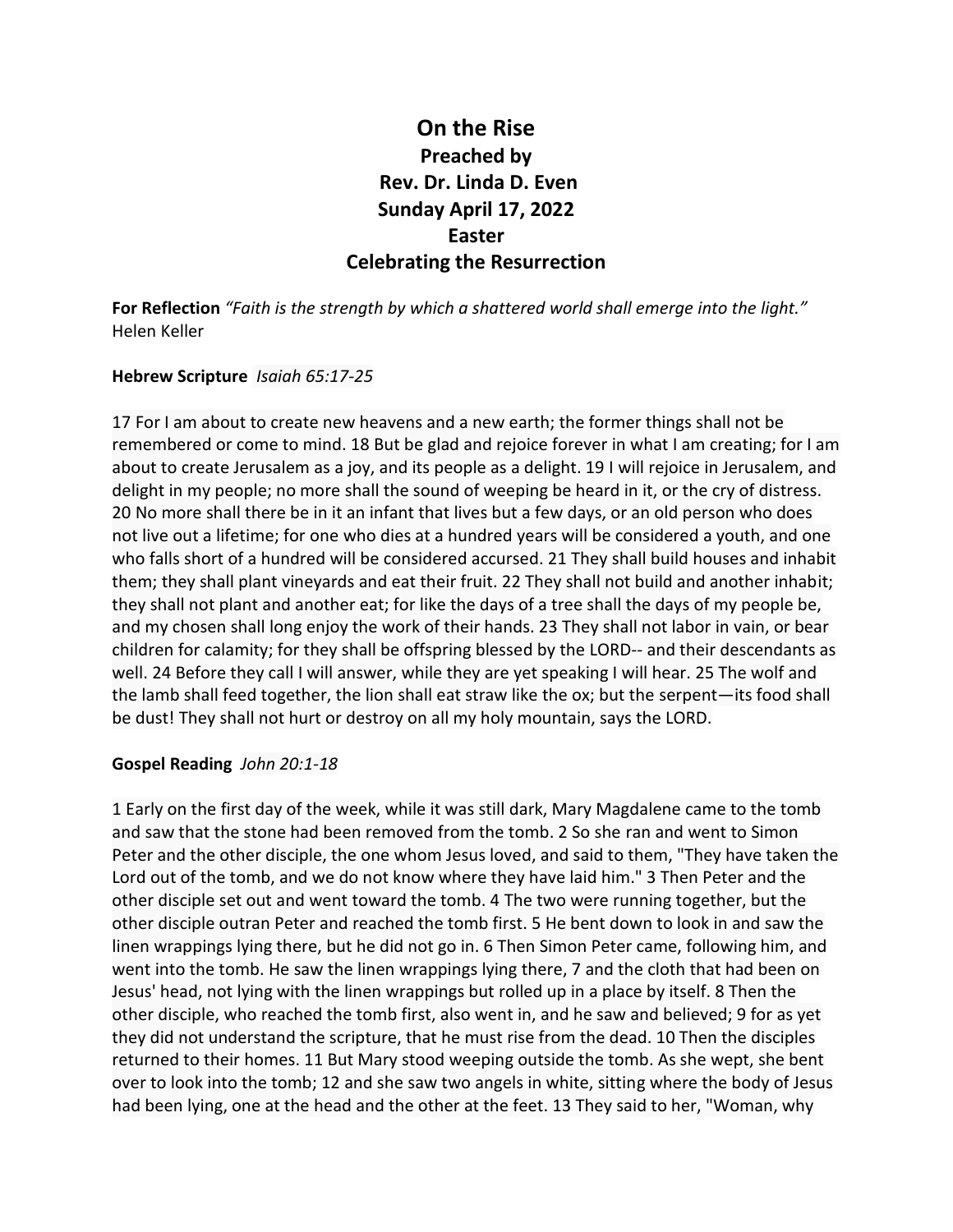are you weeping?" She said to them, "They have taken away my Lord, and I do not know where they have laid him." 14 When she had said this, she turned around and saw Jesus standing there, but she did not know that it was Jesus. 15 Jesus said to her, "Woman, why are you weeping? Whom are you looking for?" Supposing him to be the gardener, she said to him, "Sir, if you have carried him away, tell me where you have laid him, and I will take him away." 16 Jesus said to her, Mary!" She turned and said to him in Hebrew, "Rabbouni!" (which means Teacher). 17 Jesus said to her, "Do not hold on to me, because I have not yet ascended to the Father. But go to my brothers and say to them, 'I am ascending to my Father and your Father, to my God and your God.'" 18 Mary Magdalene went and announced to the disciples, "I have seen the Lord"; and she told them that he had said these things to her.

# **Meditation** *On the Rise*

As might any person, a day after Jesus' burial, a close friend went to his tomb to mourn. Unexpectedly, she found the grave had been opened. As any one of us might do, she ran to tell other friends the grave had been disturbed. Such a sight would have been just as horrific then as now to find a loved one's grave desecrated.

Perhaps hoping Mary was mistaken in her grief, Jesus' other disciples ran to the tomb, only to discover it was as Magdalene had said: the grave was empty, a few shreds of cloth left behind. With nothing to do but wonder to what use their deceased teacher's body would be put – perhaps by those who had killed him, those who had feared or despised them—they went home.

So far, there was no response among these people from so long ago that we couldn't imagine today. There isn't anything that couldn't have happened in our own time. Just read the papers.

Mary Magdalene remained at the grave weeping—for her teacher, for the desecration of his grave, for the loss of all that might have been. Hoping against hope that somehow Jesus' disciples and she had been mistaken, she looked into the tomb one more time. This time, she saw two angels clothed in white. Not particularly set aback by that vision, Mary turned and saw someone else. She'd never—none of us have ever—seen a dead man, walking and talking (*Walking Dead* not withstanding). And, if we did, surely, we'd expect it to be gruesome or glorious, anything but an ordinary person standing there expressing concern.

Were it to happen to us, we'd no doubt do as Mary had done, because a human brain is a human brain. It is always striving to make sense of its world. Most times, it easily interprets its sensory input. Even when faced with the challenges of the unexpected, it generates explanations so rapidly as to seem instantaneous. It processes so quickly we often can't tell the difference between reality and the perception our brain has formed.

Mary's brain did just what ours would do when confronted with input for which there is no experience. It rapidly sought to find order and provide an explanation. The one that it came up with wasn't bad: This was a cemetery caretaker. Then the caretaker spoke for a second time, now uttering her name, providing an extra element of sensory input to radically shift her perception. All of a sudden, Magdalene knew the seemingly impossible was real.

In contrast to all that had happened in the moments just before—perception overwhelming reality—in this moment, reality overwhelmed expectation. Mary reached to embrace Jesus. In so doing, she discovered that which was real was also changed. This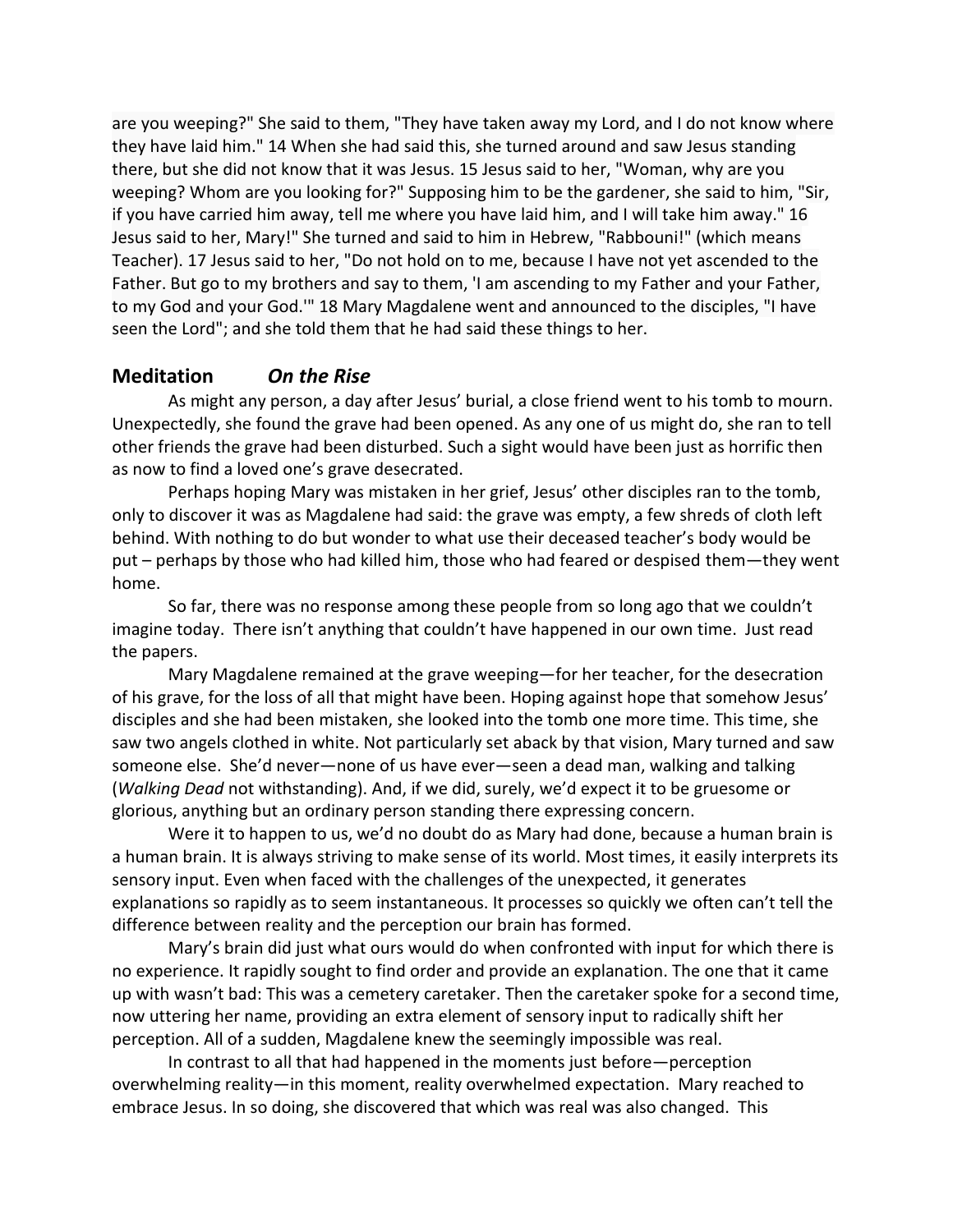resurrected Jesus was both the same and different than the one she knew before death. Recognizable, but untouchable. Not glorious, but ready for glory. Both a familiar stranger and an unfamiliar friend.

 Easter does not ask us to suspend our thinking or our reasoning. It asks us to let our expectations be illumined by the Spirit. That is Easter's invitation to us all year long. New life rarely comes in glory and it doesn't often come from strangers. We are most likely to overlook or miss new life entirely, if we let our brains do all the sense-making, rather than letting our spirits have a voice.

If we allow our brains' overwhelming power for interpretation and perception, based only on the past to hold unexamined sway, perhaps we'd think new life only comes in spring time or when a baby is born; possibly we'd stretch our definition to include the birth of a marriage. It's is good and wonderful to catch those glimpses of new life, but if they are the only ones we see, the only ones we are looking for—we'd miss a great deal that comes to light in Easter's dawn.

This story demands that in Christ's rising, we see life on the rise all around us every day. It demands that our own faithful lives also be on the rise. Easter traditions may include glorious music and beautiful flowers; they may include holiday hats and quirky ties, hunting for eggs and biting the ears off chocolate bunnies; but those things only ever ought be reminders of life on the rise—Christ's and our own, not an endpoint in and of themselves.

Embracing life on the rise that dawns on Easter is a faithful life-giving opportunity we may often miss because of where Easter falls in our secular calendar in the northern hemisphere. As we lean into a season of graduations and weddings, and just a little beyond it the end of school and family vacations and reunions, after the intense spiritual seasons of Lent and its extra services and disciplines, Easter can seem like an end, not a beginning—which would be a terrible shame.

After God's victory over death, after the initial shock and fear, the disciples spread out and spread the word. The church came to vital life, unrolling in waves of faithfulness across earth and oceans and changing the world for all time. The resurrection was the start of a new way of thinking about God, of God's purposes and chosen relationships with humans, the start of a new way of looking at ourselves and our neighbors and a revitalized way of considering our gifts and the reasons for which we were given them.

The power to be changed and to change the world is renewed every Easter if only we don't let our thinking be shaped by a sense that Easter was one and done; if only, like Magdalene we can accept the possibility that God can do a new thing beyond our human expectation or experience.

This year offers us some rare encouragements for celebration and engagement. Despite the current setbacks with regard to COVID, life is being restored to a new and free-er normal. We have started resuming some old activities and have much to look forward to. As we embrace that, let us remember even these gifts are not for us alone.

With our life on the rise, we need to minister to neighbors for whom the economy is crushing, not merely inconvenient. We need to minister and seek justice and change for cities, including our own still being torn apart by gun violence. We need to minister to what may be the greatest refugee crisis of our lives. We need to minister in making peace and safety for all people.